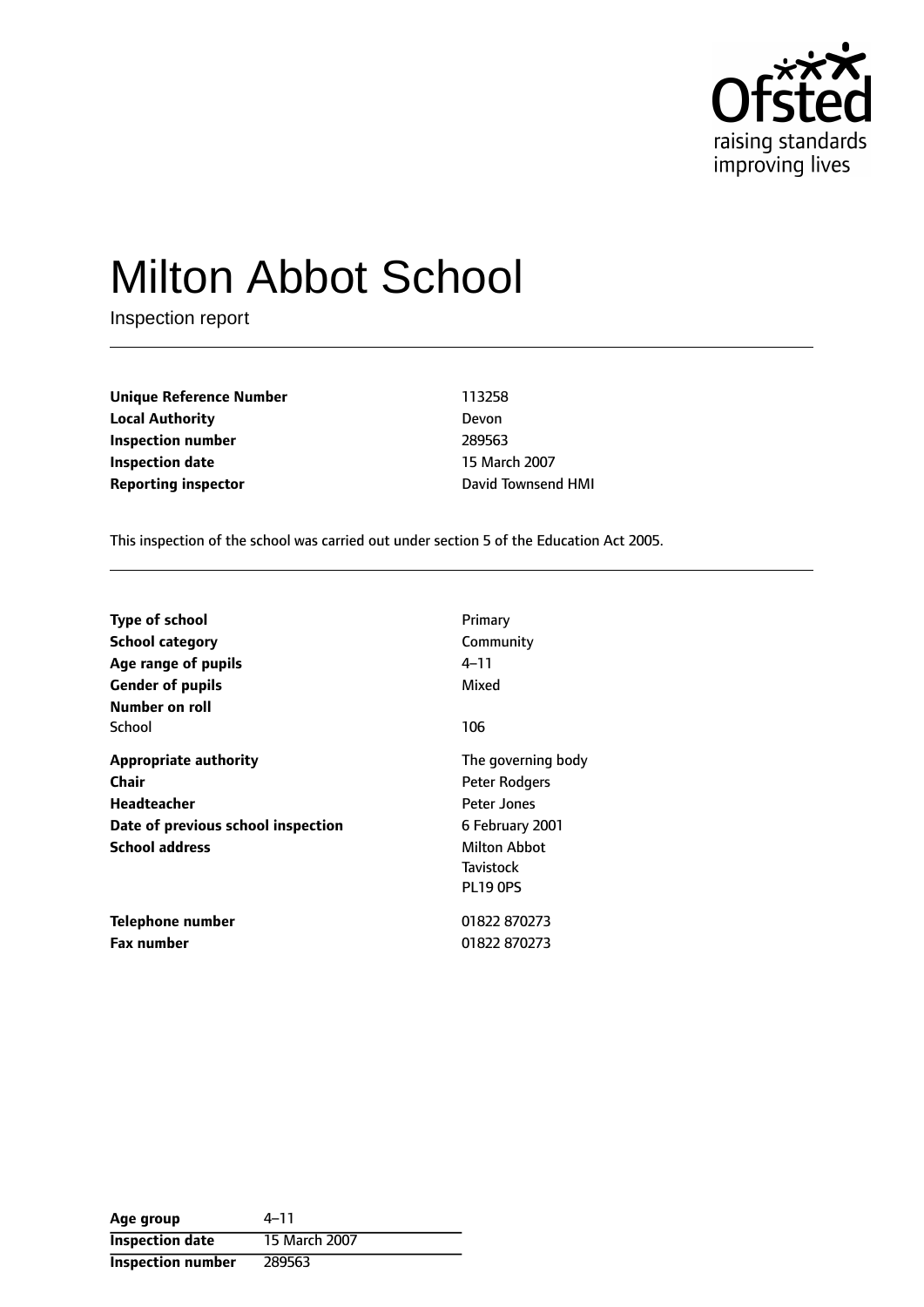.

© Crown copyright 2007

#### Website: www.ofsted.gov.uk

This document may be reproduced in whole or in part for non-commercial educational purposes, provided that the information quoted is reproduced without adaptation and the source and date of publication are stated.

Further copies of this report are obtainable from the school. Under the Education Act 2005, the school must provide a copy of this report free of charge to certain categories of people. A charge not exceeding the full cost of reproduction may be made for any other copies supplied.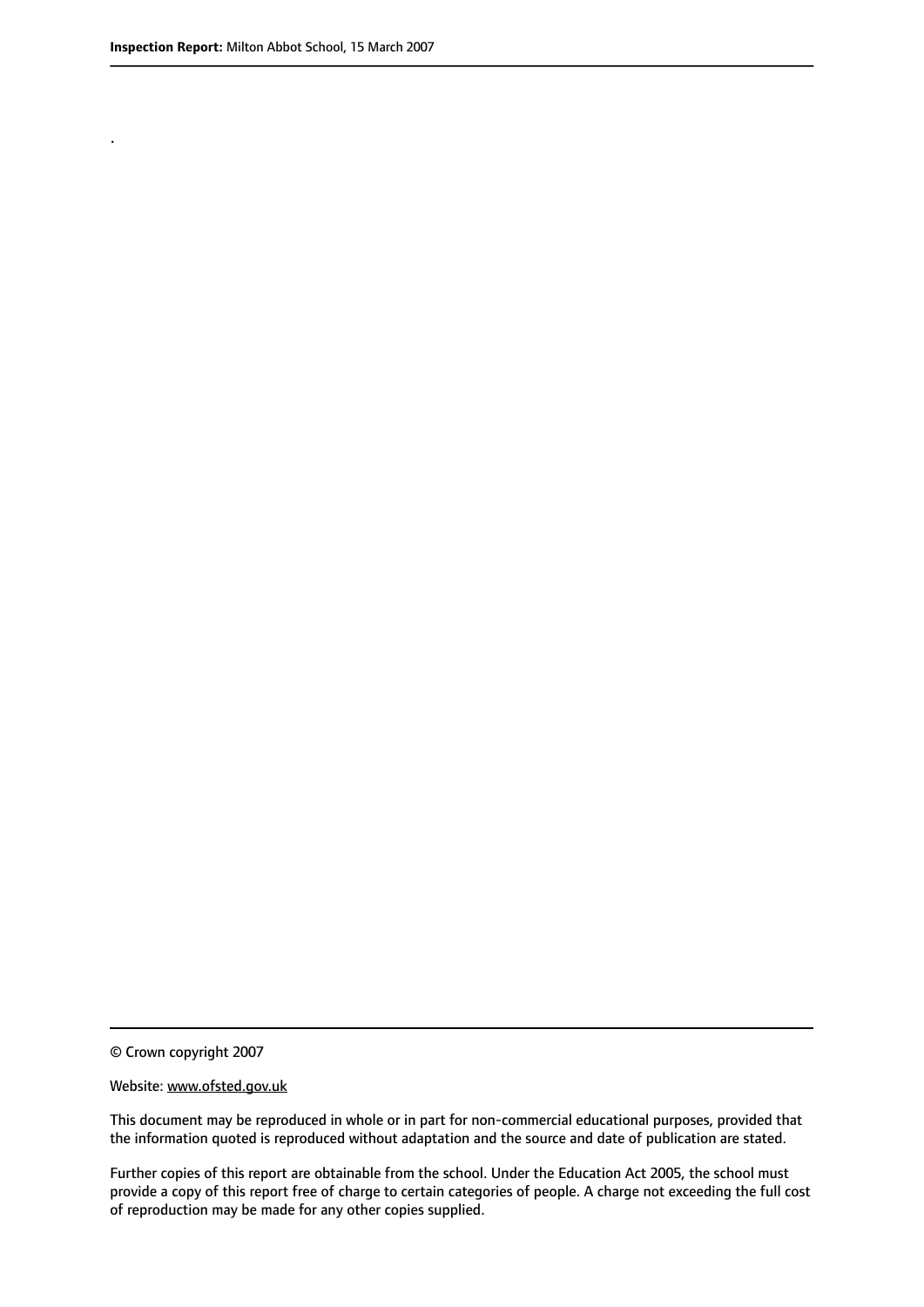# **Introduction**

The inspection was carried out by one of Her Majesty's Inspectors.

#### **Description of the school**

Milton Abbot School is a smaller than average primary school which serves two villages and a large, surrounding area. The proportion of pupils eligible for free school meals is below average, as is the number of pupils identified as having learning difficulties and disabilities. The majority of pupils are from White British heritage.

#### **Key for inspection grades**

| Grade 1 | Outstanding  |
|---------|--------------|
| Grade 2 | Good         |
| Grade 3 | Satisfactory |
| Grade 4 | Inadequate   |
|         |              |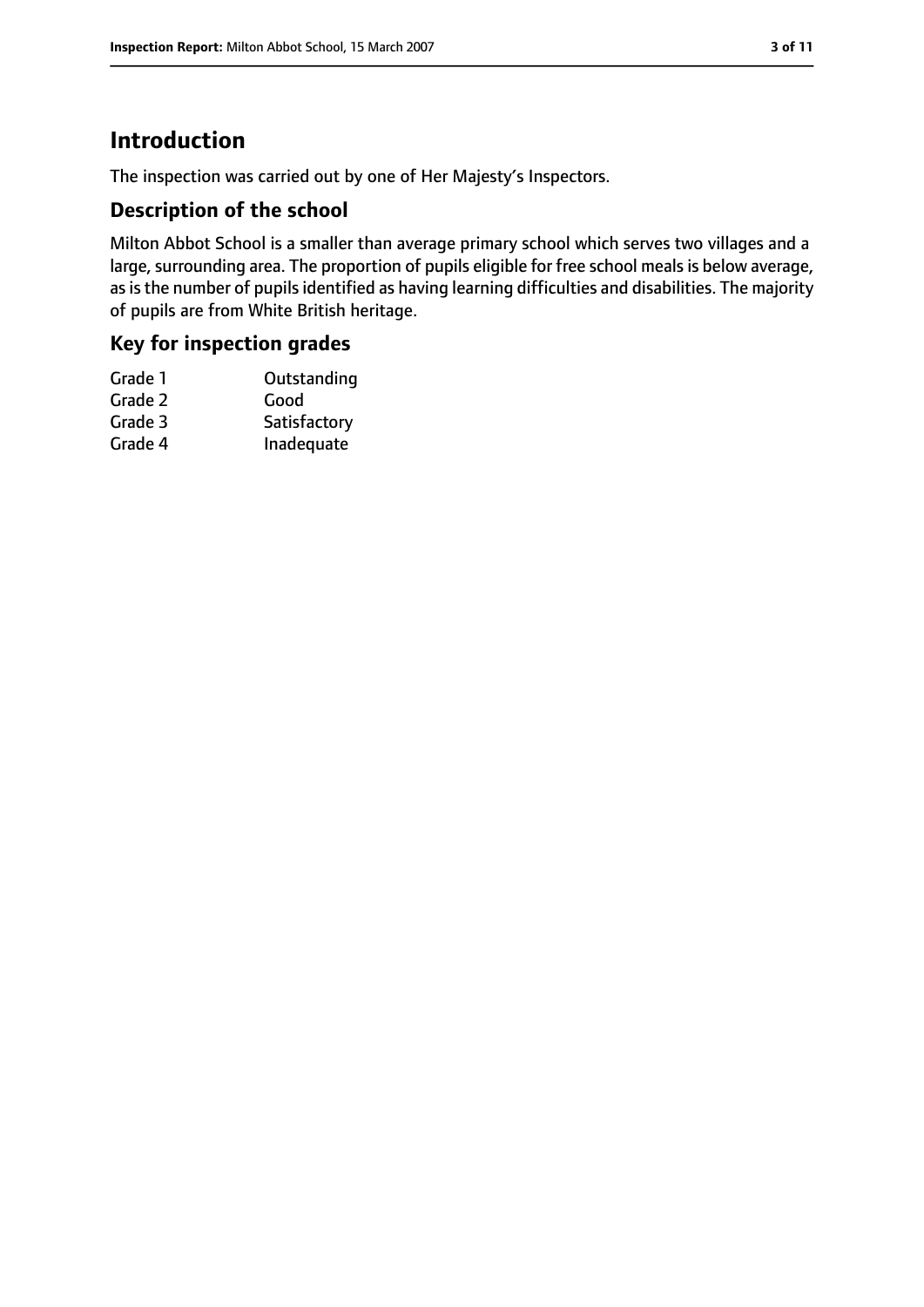# **Overall effectiveness of the school**

#### **Grade: 2**

This is a good and improving school. As one parent said, it offers a 'caring, family atmosphere in which children thrive, personally and academically'. The staff work hard as a team to promote the headteacher's vision of a community school. Parents are overwhelmingly positive in their appreciation of the outstanding way in which the school cares, guides and supports their children and this was reflected in their very positive comments in parents' questionnaire replies. Pupils' personal development and well-being are good. They behave well, relate well to each other and adults and have a good appreciation of the importance of a healthy lifestyle, upon which they act. Their social, moral and spiritual development is good, as is their cultural awareness, which has improved because they now regularly explore world faiths, traditions and arts through the enriched curriculum on offer.

In the Foundation Stage, effective teaching and a highly stimulating new environment provide children with a very positive start to school. All children meet and many exceed the goals expected of them for their age by the time they start in Year 1. In Years 1 to 6, good teaching, underpinned by a stimulating curriculum and effective assessment procedures, helps all pupils to achieve well. By the time pupils leave school, they reach above average standards. Previous underachievement, particularly in writing and amongst younger pupils, has been robustly addressed and successfully eliminated. Some learners are encouraged to assess their own work. This practice is proving very effective in some classes. Pupils are benefiting from discussions about what constitutes high quality work and from evaluating their own progress towards these shared expectations. However, this practice is not widespread. Leadership and management are good. The headteacher has made significant improvements to the learning environment and ensured all staff develop and use a high level of expertise for the benefit of pupils. Governors have been very effective in supporting and challenging the school to improve provision still further. The school's self-evaluation is now much sharper and the correct priorities for improvement have been identified and successfully pursued. The innovative ways in which achievement in writing in Years 1 and 2 has recently been improved clearly indicate the school's good capacity to improve.

## **What the school should do to improve further**

• Sharpen the focus on achievement by encouraging all pupils to assess their own work regularly.

## **Achievement and standards**

#### **Grade: 2**

Achievement is good. Standards are above average by the time pupils leave school. They get off to a very good start in the Foundation Stage, where the outstanding provision ensures children make very good progress in all areas of the curriculum. They all reach and many exceed the goals set for children of this age and start Year 1 with a very positive attitude to school, raised self-confidence and a real enjoyment of learning.

The staff have worked hard to address past underachievement in Year 2. In 2006, results were broadly average overall, with reading standards well above average. Attainment in writing was relatively weaker, especially for boys. Inspection findings indicate pupils are now enjoying and achieving well in reading, writing and mathematics. This is as a result of the more focused teaching they receive and the specific learning targets set for each individual.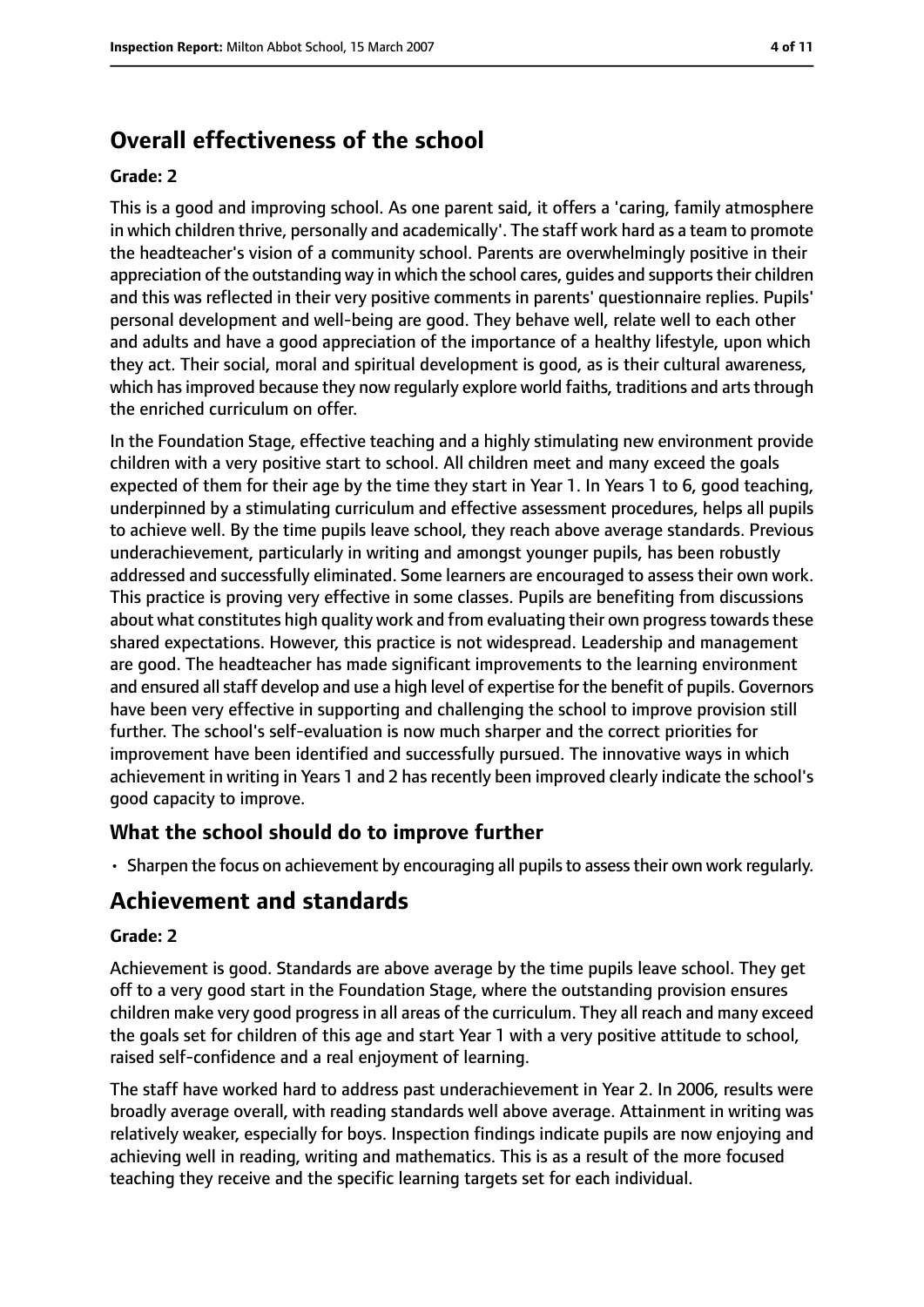In Years 3 to 6, progress has been good. In the 2006 tests, standards were above average, especially in mathematics and science. The proportion of pupils, especially boys, achieving the higher levelsin these subjects was well above average. The same would have occurred in English, except that the more able pupils' writing let them down.

The school has taken appropriate corrective action to improve provision for writing and to target the progress of each boy and girl individually. Pupils' progress in lessons and an analysis of their work indicate that achievement in literacy is now good and that the school's expectations of more able pupils in Year 2 have been raised. Pupils in all age groups have been set and are meeting the more challenging targets teachers have set for them. Pupils with learning difficulties and disabilities make good progress, because of the careful support offered to them by the teaching team and the effectiveness of specific programmes designed to help them acquire key skills.

# **Personal development and well-being**

#### **Grade: 2**

Pupils' personal development is good. They generally behave well and show care and courtesy to others. They are happy to come to school and attendance is above average. Discussions with pupils indicate that they enjoy lessons and very much appreciate the range of extra-curricular clubs on offer and curriculum enrichment activities provided by the school.

Pupils know the benefits of healthy living and act on this awareness. They are active, participate fully in the wide array of sports open to them and many readily take up the healthy food options on the school's 'Fresh Start' menu. They have a good awareness of personal safety and trust the adults in the school to help them. Pupils enjoy school. Bullying is very rare and pupils know whom they would turn to if they had a problem. They make a good contribution to the community. For instance, they take responsibility within the school as school council members or peer mediators, and by collecting for charity. Peer mediators have been trained to help pupils work through problems together. The skills pupils will need in later life are developing well as they make good progress in literacy, numeracy and information and communication technology (ICT).

Pupils' social, moral and spiritual development is good. Inspection evidence indicates that the school hassuccessfully improved pupils' cultural awareness. Older pupils enjoyed sharing stories from around the globe and exploring African art, and younger pupils loved investigating Caribbean recipes in class.

# **Quality of provision**

## **Teaching and learning**

#### **Grade: 2**

The quality of teaching and learning is good. Children in the Foundation Stage benefit from a judicious mix of exploratory learning through play and well structured teaching. Across the school, lessons for mixed age classes are well planned, based on prior assessments. Teachers and teaching assistants work very well as a team to ensure pupils have learning experiences which are well matched to their age and ability. In the most successful lessons, teachers work at pace to instruct, question and explain skilfully, ensuring good levels of participation. They offer practical, enjoyable activities, often based on real-life experiences, which stimulate enjoyment for pupils and make the learning relevant. The strategies teachers now use to help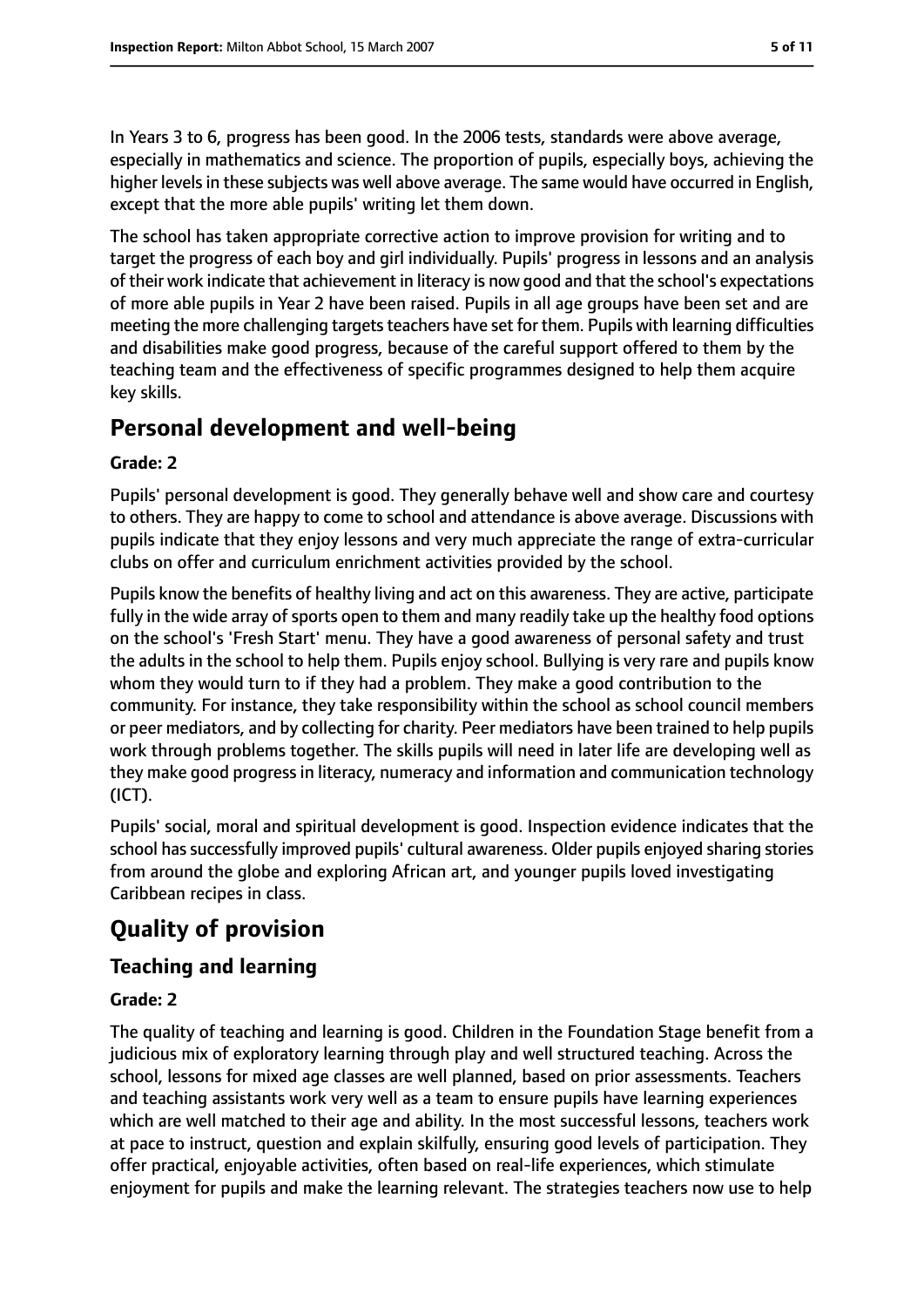pupils compose their ideas for writing, once an area of concern, are proving very effective. In one outstanding lesson, pupils defined together the features of high quality work and used these to evaluate their progress. This increased pupils' feeling of involvement in their own learning and it raised their expectations and sense of urgency to succeed. However, this practice is not consistently used in each class and so some pupils move towards becoming more independent learners too slowly.

### **Curriculum and other activities**

#### **Grade: 2**

The curriculum is good across the school, with outstanding features. It is well planned to match the needs and interests of all pupils, including those having learning difficulties and disabilities. Art, sport and music are particular strengths. Pupils progress well in these subjects and enjoy developing their skills in drawing, painting, team games, singing and playing.

A clear focus on developing basic skills in literacy, numeracy and ICT plays a much more central role in the curriculum than it did at the time of the last inspection. Teachers make good use of the interactive whiteboards in lessons and a teaching assistant offers pupils skilled guidance in developing their computer skills in the ICT suite. The school has been innovative in improving boys' writing. Pupils regularly write at length in other subjects, drawing on first-hand experiences such as visits in the locality or to a city museum. Drama has been used to help pupils see the links between speaking and writing. For instance, they recognise the importance of refining language in a script in order to communicate well in a presentation to an audience.

Learning for all classes is enriched through the many visitors to school and by special events. The school has enabled pupils to become actively involved in village life in order to deepen their learning. For example, they joined a local history group in a week long archaeological dig.

#### **Care, guidance and support**

#### **Grade: 1**

Care, guidance and support are outstanding. Pupilsflourish within the school'sfamily atmosphere because of the school's high quality of care, support and quidance. They are valued and nurtured as individuals by a highly dedicated team of teachers and teaching assistants. The staff make very careful checks and assessments of the progress made by all pupils, to ensure they are achieving as well as possible. The procedures for safeguarding pupils are robust and regularly reviewed. The systems put in place to keep pupils safe are very good and all statutory checks are in place. Consequently, pupils work in a very safe and caring environment. Assemblies are used very sensitively to focus on issues relating to personal relationships and to each individual's qualities. Parents are very confident that their children's personal as well as academic development is well nurtured. Those learners who need it are given fast and effective support through small group and individual activities that boost their confidence and improve key skills. Vulnerable pupils are very regularly discussed to ensure they have all the help they need and the school liaises very well with parents to guide them in helping their children with their learning. Pupils know what their targets are in their work and are very confident that they will get help to reach them both from the skilled teaching team and from their peers.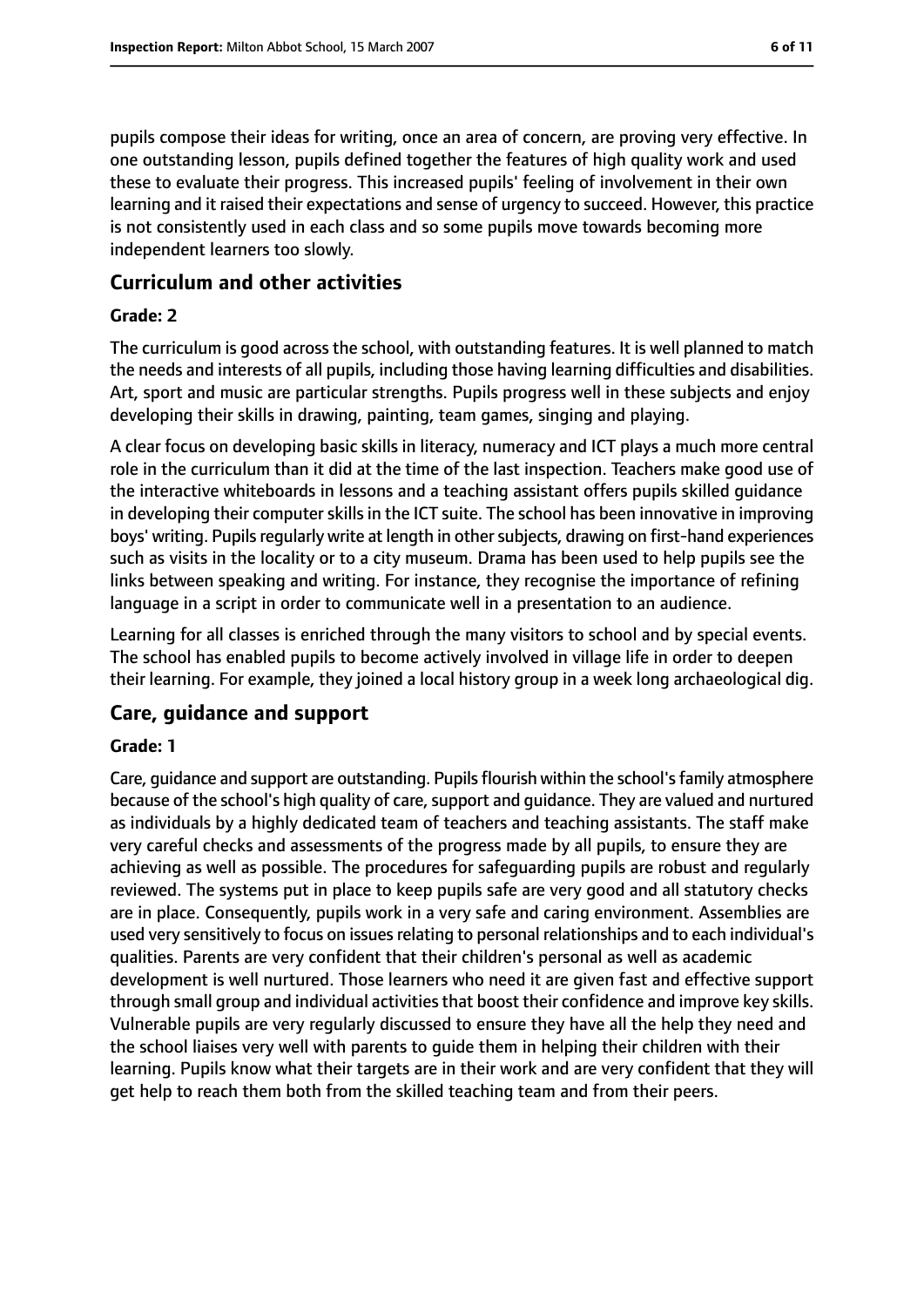## **Leadership and management**

#### **Grade: 2**

Leadership and management are good.

The headteacher has promoted his vision of caring and nurturing each individual child well. The school's leaders have taken significant steps to evaluate the school's strengths and weaknesses more thoroughly, ably supported and challenged by a governing body committed to securing improvement. This analysis has been used to drive improvements forward. For example, responsibility for monitoring and supporting pupils' progress is now shared across the school. The careful assessments made of pupils' learning are also used to help teachers in their classroom management for mixed age classes. Improved teaching strategies and curricular provision for teaching writing have also emanated from the analysis of pupils' recent achievement.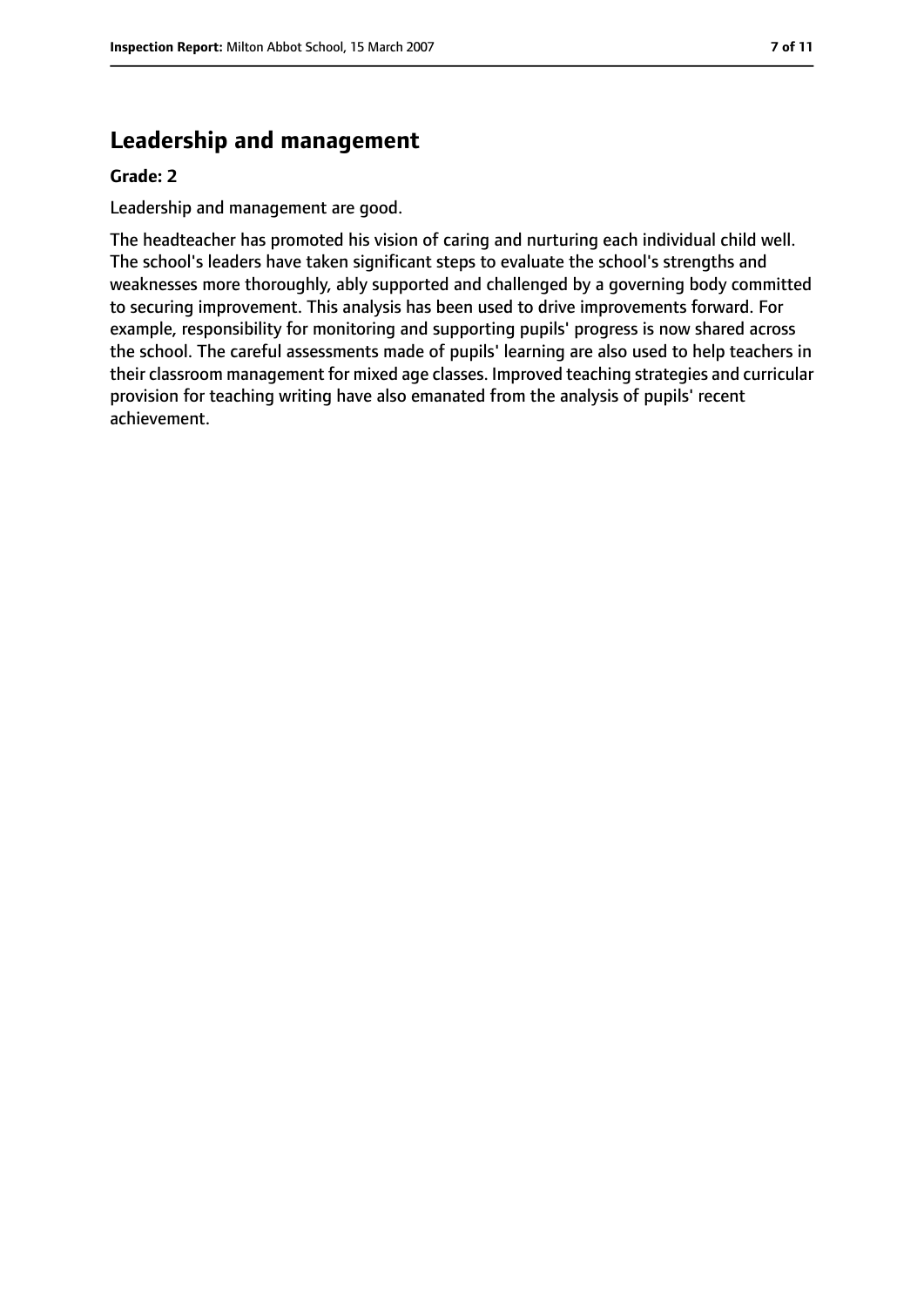**Any complaints about the inspection or the report should be made following the procedures set out in the guidance 'Complaints about school inspection', which is available from Ofsted's website: www.ofsted.gov.uk.**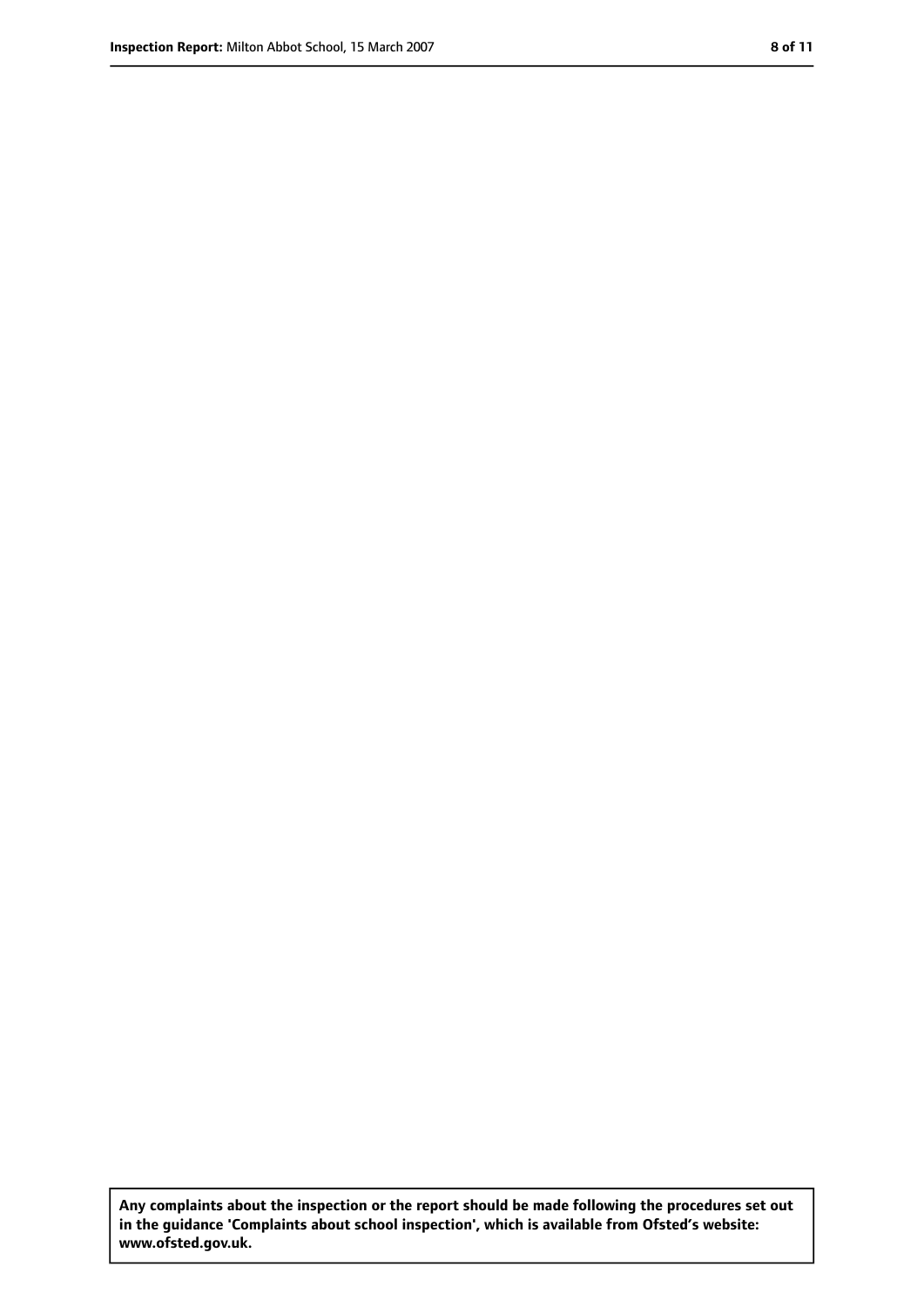#### **Annex A**

# **Inspection judgements**

| Key to judgements: grade 1 is outstanding, grade 2 good, grade 3 satisfactory, and grade 4 $\,$ | <b>School</b>  |
|-------------------------------------------------------------------------------------------------|----------------|
| inadequate                                                                                      | <b>Overall</b> |

## **Overall effectiveness**

| How effective, efficient and inclusive is the provision of education, integrated<br>care and any extended services in meeting the needs of learners? |     |
|------------------------------------------------------------------------------------------------------------------------------------------------------|-----|
| How well does the school work in partnership with others to promote learners'<br>well-being?                                                         |     |
| The quality and standards in the Foundation Stage                                                                                                    |     |
| The effectiveness of the school's self-evaluation                                                                                                    |     |
| The capacity to make any necessary improvements                                                                                                      |     |
| Effective steps have been taken to promote improvement since the last<br>inspection                                                                  | Yes |

## **Achievement and standards**

| How well do learners achieve?                                                                               |  |
|-------------------------------------------------------------------------------------------------------------|--|
| The standards <sup>1</sup> reached by learners                                                              |  |
| How well learners make progress, taking account of any significant variations between<br>groups of learners |  |
| How well learners with learning difficulties and disabilities make progress                                 |  |

## **Personal development and well-being**

| How good is the overall personal development and well-being of the<br>learners?                                  |  |
|------------------------------------------------------------------------------------------------------------------|--|
| The extent of learners' spiritual, moral, social and cultural development                                        |  |
| The behaviour of learners                                                                                        |  |
| The attendance of learners                                                                                       |  |
| How well learners enjoy their education                                                                          |  |
| The extent to which learners adopt safe practices                                                                |  |
| The extent to which learners adopt healthy lifestyles                                                            |  |
| The extent to which learners make a positive contribution to the community                                       |  |
| How well learners develop workplace and other skills that will contribute to<br>their future economic well-being |  |

## **The quality of provision**

| How effective are teaching and learning in meeting the full range of the<br>learners' needs?          |  |
|-------------------------------------------------------------------------------------------------------|--|
| How well do the curriculum and other activities meet the range of needs<br>and interests of learners? |  |
| How well are learners cared for, quided and supported?                                                |  |

 $^1$  Grade 1 - Exceptionally and consistently high; Grade 2 - Generally above average with none significantly below average; Grade 3 - Broadly average to below average; Grade 4 - Exceptionally low.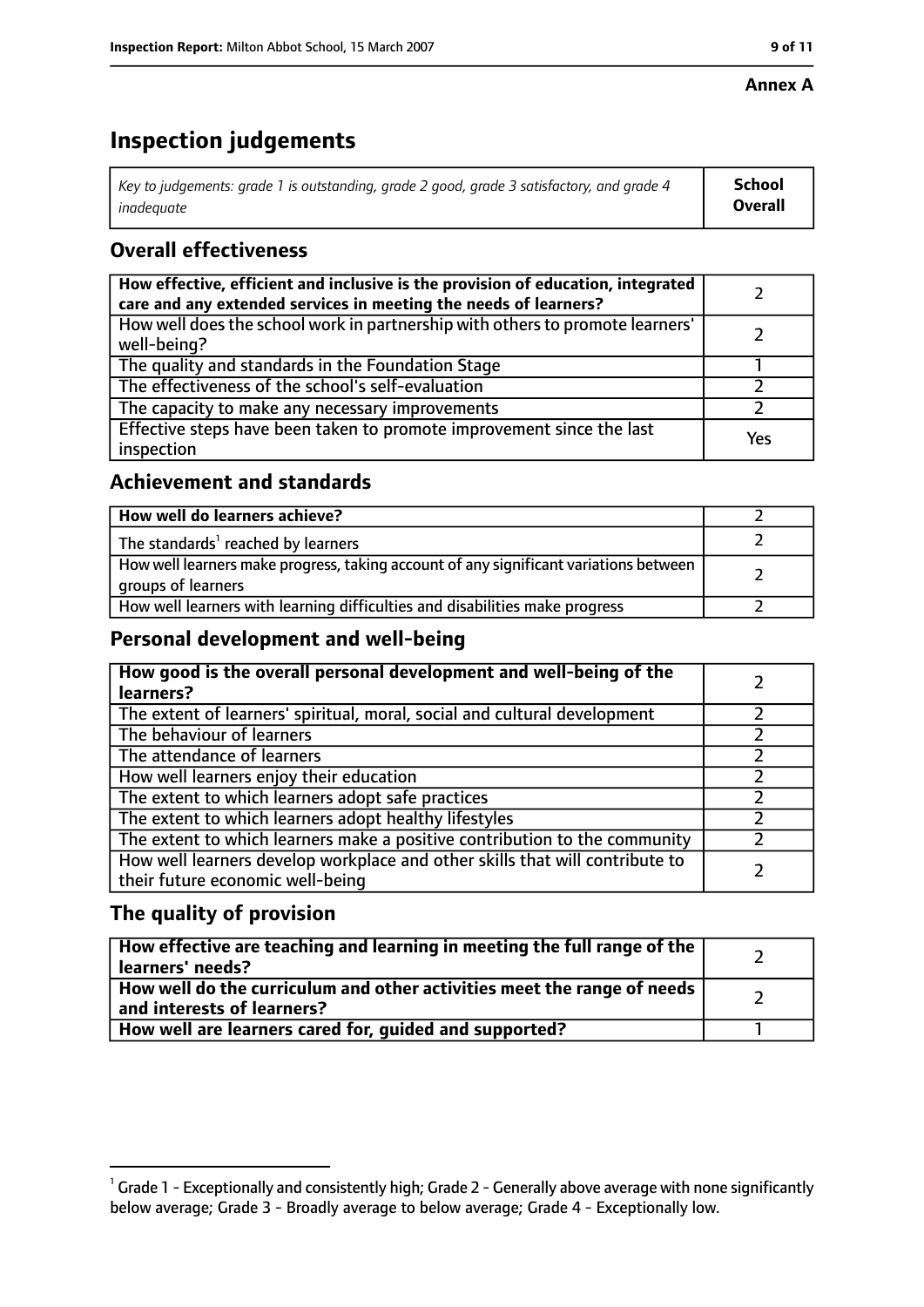# **Leadership and management**

| How effective are leadership and management in raising achievement<br>and supporting all learners?                                              |           |
|-------------------------------------------------------------------------------------------------------------------------------------------------|-----------|
| How effectively leaders and managers at all levels set clear direction leading<br>to improvement and promote high quality of care and education |           |
| How effectively performance is monitored, evaluated and improved to meet<br>challenging targets                                                 |           |
| How well equality of opportunity is promoted and discrimination tackled so<br>that all learners achieve as well as they can                     |           |
| How effectively and efficiently resources, including staff, are deployed to<br>achieve value for money                                          | 7         |
| The extent to which governors and other supervisory boards discharge their<br>responsibilities                                                  | 2         |
| Do procedures for safequarding learners meet current government<br>requirements?                                                                | Yes       |
| Does this school require special measures?                                                                                                      | <b>No</b> |
| Does this school require a notice to improve?                                                                                                   | No        |